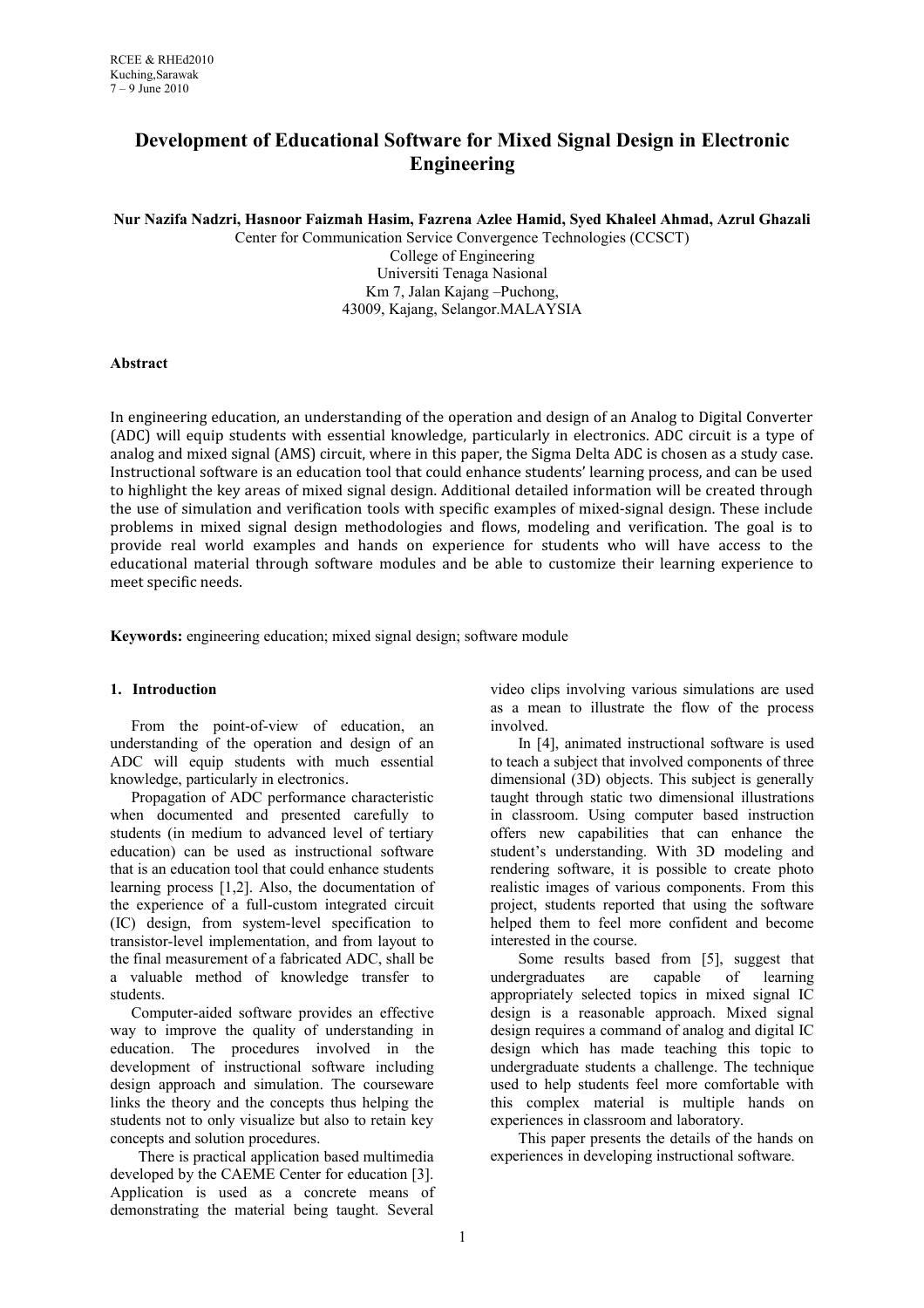# **2. Literature review**

# 2.1 ADC Design Architecture

Distinguish by sampling rate, ADC can be classified in to Nyquist rate converters and oversampled converters. For this paper, the ADC design architecture chosen is oversampled converter, Sigma Delta which is the most commonly used ADC.

The sigma-delta architecture takes a fundamentally different approach from those outlined above. In its most basic form, a sigmadelta converter consists of an integrator, a comparator, and a single-bit DAC, as shown in Figure 1. Main components in ADC are amplifier, integrator and comparator.

The operational amplifier that the integrator uses must have high gain to effectively carry out a smooth integration, as well as a large enough bandwidth to support the high frequency square waves it will be integrating. The performance of many circuit is influenced by the operational amplifier performance operational amplifiers have sufficiently high voltage gain so that when the negative feedback is applied, the closed-loop transfer function can be made practically independent of the gain of the op-amp. The comparator plays an important role in analog to digital converter. It will be the major factor determining how accurately and how quickly analog signal processing can be accomplished.

A Sigma Delta ADC oversamples the desired signal by a large factor and filters the desired signal band. Sigma Delta ADC has the capability of trading off speed for resolution [6].

In term of advantages, Sigma Delta ADC offer improvement for circuitry imperfections, noise shaping and high frequency operation features.



Figure 1 Block Diagram of Sigma Delta ADC [7]

# **3. Design approach**

# 3.1 Top down approach

Top down approach is a design methodology that is useful when designing large complex systems [8]. The basic concept is to design and verify the system at block diagram level before starting with the detailed specification. With top down design, the individual block performance needed to meet the overall system performance requirement is carefully studied and understood before the blocks are developed. This avoid the over design problem of the individual blocks. But, the risk is if the required performance is unachieved, need to redesign the blocks.

The use of behavioural models helps in achieving the target. Behavioural simulators work much faster than the transistor level counterparts thus permitting to explore all the regions of operation. Moreover, designer can use the electrical design features such as the gain, the bandwidth, the offset, and the parasitic elements as parameters of the behavioural model.

Therefore, the behavioural simulation allows the designer to estimate the effect of basic blocks limitations on the ADC performances. Also, the specifications of the data converter permit to extract the electrical specifications of the building blocks.

For mixed-signal problems or ADC specifically, there are several languages or tools available to construct behavioural models, such as Very high speed integrated circuit Hardware Description Language Analog Mixed Signal (VHDL - AMS), MATLAB, Synopsys Design Compiler and Mentor Graphic.

# 3.2 Bottom up approach

Bottom up approach means the designer design the ADC from circuit level or the structure of the original circuit is preserved. Using bottom up approach, designer needs to fully design the individual circuit that build the system.

Bottom up approach mostly did in over designed characteristics [9] to ensure enough margin if unexpected problem happen. If the system specification not achievable after the design, the circuit needs to redesign. For transistor level modelling, there was simulation software that able to simulate the design such as LTSPICE, PSPICE, and etc.

# **4. Simulation of Sigma Delta ADC**

In this section, Sigma Delta ADC is simulated from transistor level to layout. The simulation tools that being used are MATLAB, LTSPICE and Mentor Graphics. In Section 4.1, MATLAB simulation  $2<sup>nd</sup>$  order Sigma Delta ADC and its nonidealities is simulated using model based by S. Brigati [10]. In 4.2, operational amplifier and comparator in 2<sup>nd</sup> order Sigma Delta ADC is simulated using LTSPICE. While in 4.3, for layout simulation, 1<sup>st</sup> order Sigma Delta ADC simulated using Mentor Graphics. Sigma Delta ADC is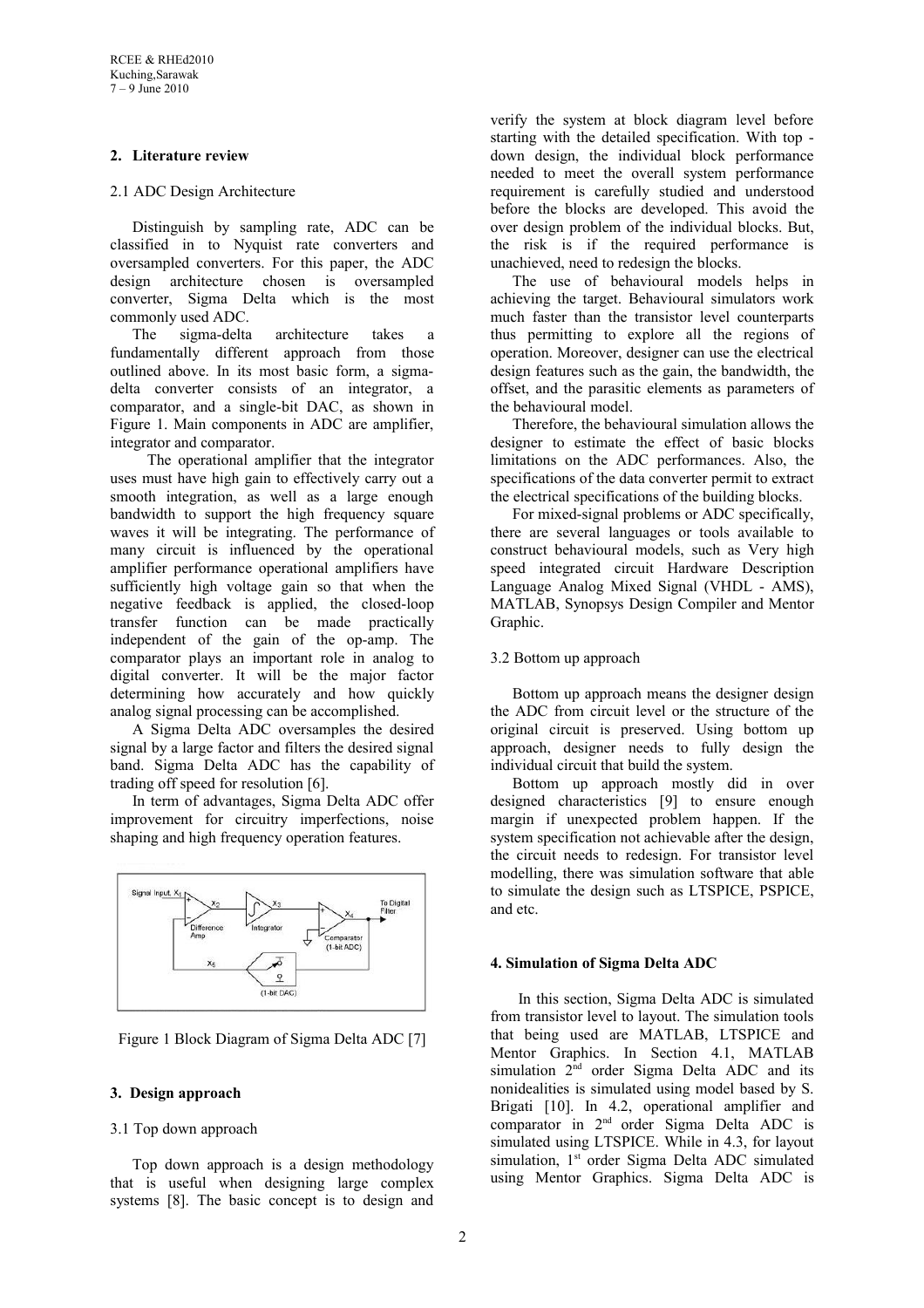designed in standard TSMC 0.25 process technology.

#### 4.1 MATLAB Simulation

As one of the key components in signal processing system, ADC device plays a fundamental role in interfacing the processing core with the analog world. High speed and resolution applications require ultrahigh linearity, but ADC linearity often degrades due to nonlinear errors. If ADC nonlinear behavior could be accurately modeled, several ADC nonlinear error correction methods could be adopted to compensate them in order to increase the converter dynamic range. Therefore, many efforts are devoted to the ADC modeling, capturing the nonlinearities.

In this project, the case study of second order sigma delta ADC were simulated in system level by using Matlab & Simulink to analyze the performance of ADC. Sigma delta ADC is well suited for low bandwidth, high-resolution and acquisition. High resolution ADC provides higher accuracy of data that convert analog signal to digital signal. In sigma delta ADC, the performance will be evaluated in SNR, SQNR, ENOB, NTF, STF, INL and DNL.

To validate the models proposed of the various non-idealities affecting the operation of a sigma delta modulator, we performed several simulations with SIMULINK on the 2<sup>nd</sup> order modulator shown in Figure 2*,* where only the non idealities of the first integrator were considered, since their effects are not attenuated by the noise shaping.

Figure 2 showed the nonlinearities model based on SIMULINK that introduced by S. Brigati [10]. This model allow us to perform exhaustive behavioral simulations of any Sigma Delta ADC taking into account most of the non idealities.



Figure 2 Nonidealities model in SIMULINK

Figure 3 showed the simulation result of nonlinearities including sampling jitter, kT/C noise and opamp noise. The graph is represent in power spectral density which is PSD (decibels) versus frequency (Hertz).

The power spectral densities (PSD) at the output of the modulator, when two of the most significant non-idealities in the first integrator are taken into account, with the PSD of the ideal modulator. The spectra put in evidence how the kT/C noise increases the in-band noise floor, while the slewrate produces harmonic distortion. It must be noted from the results that the non-ideal effects resulting from practical circuit limitations add up and contribute to increase the in-band noise-plusdistortion and, therefore, can become a severe limitation to the performance achievable from a given architecture. The models using in this paper is allowed to carefully predict, at the behavioral level, the performance of the real modulator.



Figure 3 Simulation results of nonidealities

#### 4.2 SPICE Simulation

In this section operational amplifier and comparator of 2nd order Sigma Delta ADC is simulated using LTSPICE.

4.2.1 Operational amplifier in LT Spice simulator



Figure 4 Schematic of 2 stage Operational amplifier in LT Spice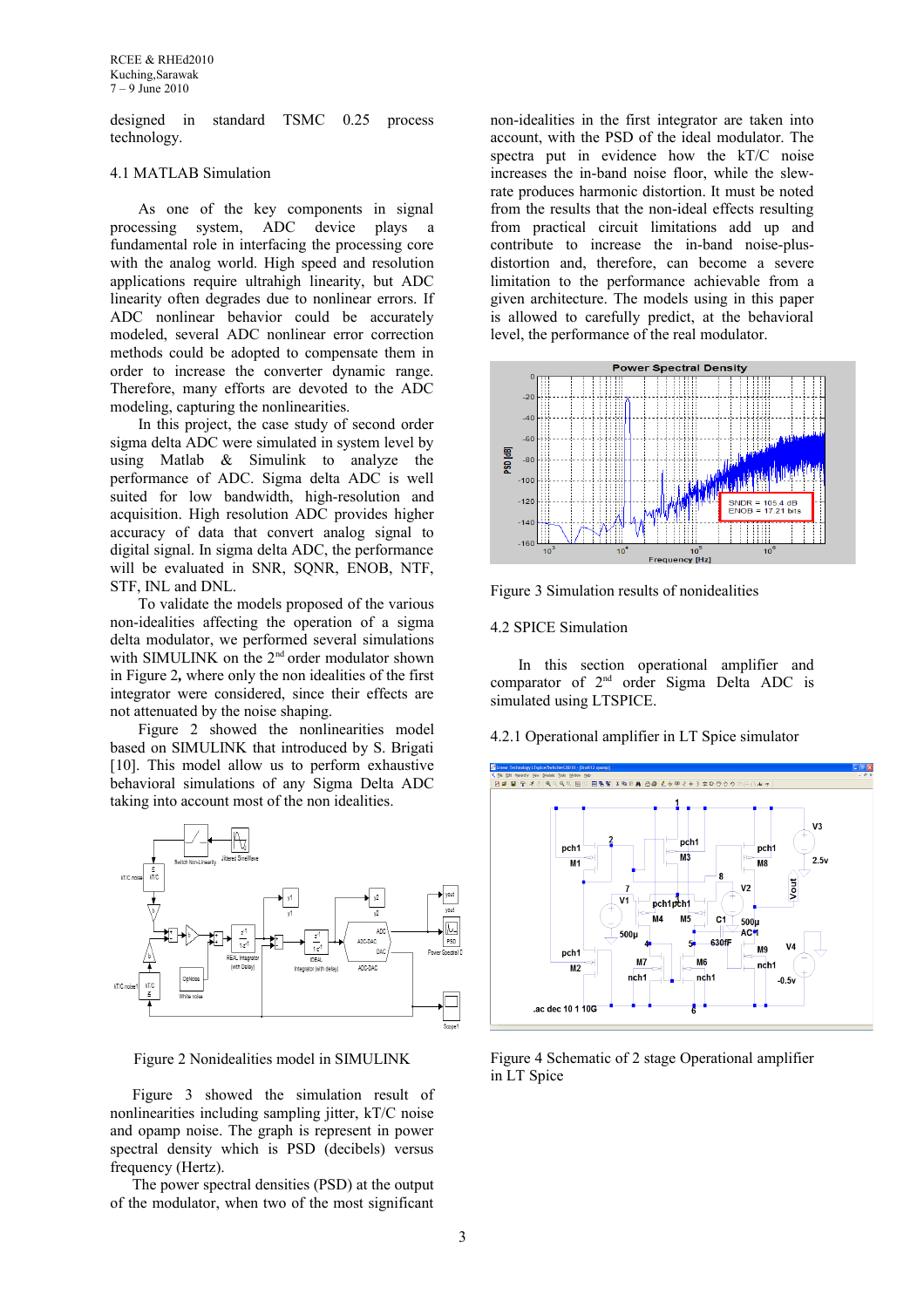# 4.2.2 Comparator in LT Spice



Figure 5 Schematic of 2 stage Comparator in LT Spice

The analysis in LT Spice used to determined the saturation mode, generate the AC gain, and generate the unity gain bandwidth. For analysis of circuit design, 2 type of analysis had been set up which include open loop gain, gain bandwidth (GB), phase margin (PM) and slew rate.

 The choice of amplifier topology plays a critical role in a low-voltage, low-power integrator design. The desired main characteristics include maximum output swing, minimum number of current legs from a powerdissipation perspective, high gain for the linearity, enough bandwidth with high slew-rate and a minimum number of devices that contribute significant thermal noise.

# 4.3 Layout

In this section operational amplifier and comparator of 2nd order Sigma Delta ADC is simulated using Mentor Graphics. Figure 6 shows the layout of Operational Amplifier. The labels of M1 to M9 transistors refer to schematic of Operational Amplifier in figure 4. Figure 7 shows the layout of Comparator. The labels of M1 to M9 transistors refer to schematic of Comparator in figure 5.

4.3.1 Design and simulation of the schematic of Operational Amplifier and Comparator in Mentor **Graphics** 



Figure 6 Layout of Operational Amplifier

Figure 6 shows the layout of Operational Amplifier. The labels of M1 to M9 transistors refer to schematic of Operational Amplifier in figure 4.



Figure 7 Layout of Comparator

The only difference in operational amplifier and comparator is that comparator doesn't require the compensation capacitor which is required by the operational amplifier.

4.3.2 Preparation for layout of first order modulator

Figure 8 shows the overall layout diagram of first order modulator with the no error DRC (Design Rule Check). The overall area for the layout is 0.739mm x 0.745mm.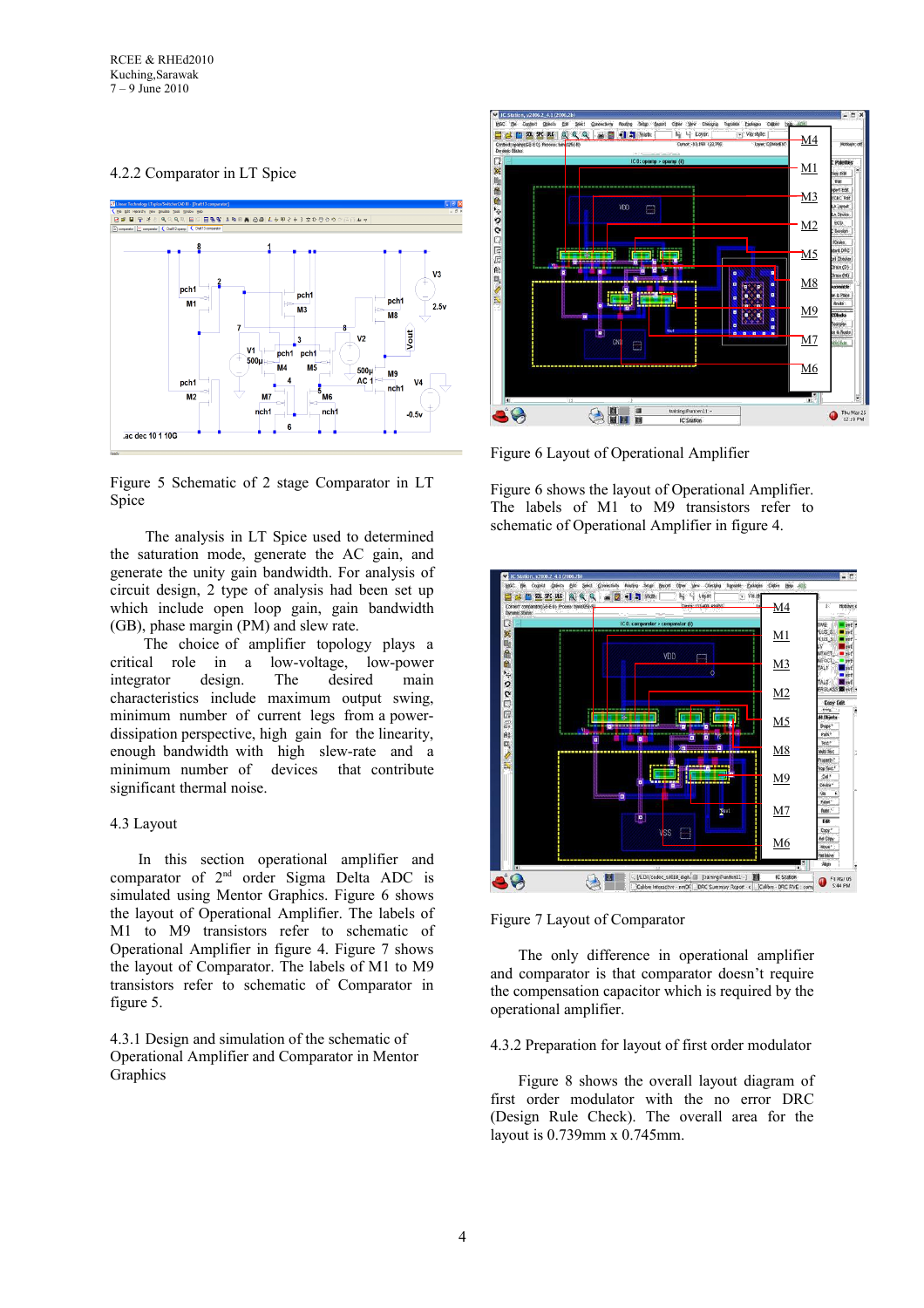

Figure 8 Full layout diagram of first order modulator in Mentor Graphics



Figure 9 Pre-simulation result for first order modulator in Mentor Graphics



Figure 10 Post simulation result for first order modulator in Mentor Graphics

By doing comparison of output voltage waveform of pre-simulation result in figure 9 and the output voltage waveform of post simulation in figure 10, the waveform of pre-simulation is better than the output waveform of the post simulation. The pre-simulation result is obtained direct from the schematic of the first order modulator, while the post simulation is obtained from the layout of first order modulator. The post simulation result is expected worst than the pre-simulation, because the result from post simulation is affected by the design of the layout. The output waveform result in post simulation can be improved by a better design of layout, and the output voltage waveform of presimulation can be improved by using the second order modulator or higher order modulator to improve the stability of the sinusoidal waveform.

#### **5. Instructional software**

In order to cover the major topics outlined in previous sections, a set of instructional software will be generated to highlight the key areas of mixed signal design. Additional detailed information will be created through the used of simulation tools and examples of mixed signal architecture. An outline of the material covered [11]:

1: Familiarity with workstations, introduction of the circuit example, the hardware description language, introduction to the simulation system.

2: Construction of the layout system

3: Completion of the circuit layout including pads, extraction and simulation

4: Introduction to schematic capture, repetition of the design example using schematic capture

The design specifications have to be chosen very carefully to produce a target which is realistic from both the functional and the teaching points of view. The targets of this educational exercise are:

(i) To give students some practical experience of IC design

(ii) To introduce students to a practical CAD system of IC design

(iii) To expose students to the constraints and difficulties of carrying out a design

(iv) To allow students the satisfaction of completing a realistic and potentially useful logic IC design

The courseware design has to be as simple as possible. User can easily choose which simulation to play from the courseware. Once the user chooses, the courseware will play the selected project title. The order of each design flow is shown in figure 11.